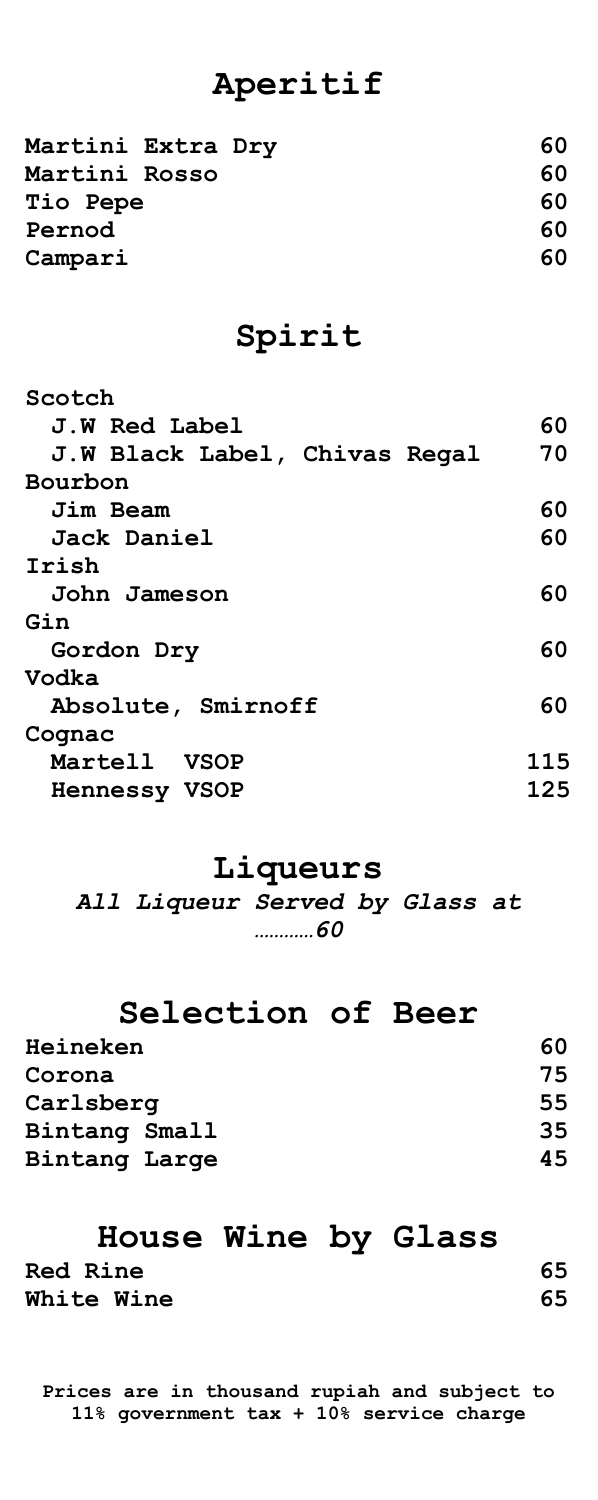# **Special Cocktail**

## *All Special Cocktail Served by Glass at ………85*

### **Gong Temptation**

*vodka, banana liqueur, grenadine syrup and orange juice*

### **Red Beauty**

*a luxurious muddle of red water melon and mint leave shaken with Balimoon vodka and lime juice*

## **Japanese Sliper**

*a unique fruity taste cocktail of honeydew melon liqueur, vodka and lime juice*

## **Frozen Salak Margarita**

*an elegant combination of Mexican favorite tequila with cointreau and tropical snakeskin fruit*

## **Mango Daiquiri**

*a perfect balance of white rum with mango, simple syrup and lime juice*

### **Balimoon Madu**

*special mix of Balimoon vodka with muddle of lime and honey*

## **Blue Moonlight**

*with luxurious combination of vodka, blue Curacao and flavor with freshly lime juice*

## **Strawberry Crazy**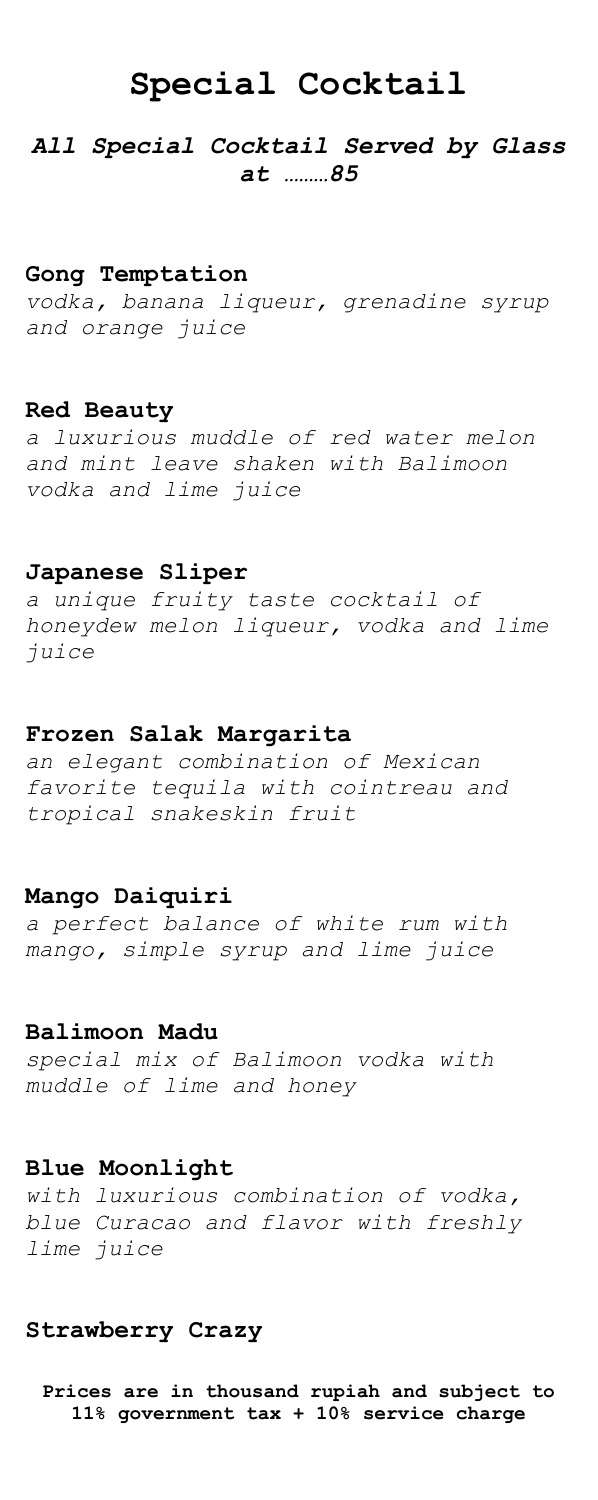*mix in fresh strawberry with mint leaf, vodka and served with grenadine syrup* 

## **Classic Cocktail**

*All Classic Cocktail Served by Glass at ………85*

## **Caipirosca**

*lime muddled infused with vodka and crystal sugar topped with ice*

## **Tequila Sunrise**

*tequila, grenadine syrup and orange juice.*

## **Pinacolada**

*bacardi light, myer rum, Malibu coconut, pineapple juice and coconut milk.*

## **Bloody Marry**

*vodka, tomato juice, lime juice, L&P sauce, Tabasco, salt & pepper, angostura bitter garnish with celery stick.*

## **Blue Lagoon**

*vodka, blue curacaos, lime juice, top up with lemonade.*

## **Screw Driver**

*vodka, granulate sugar and orange juice*

### **Moscow Mule**

*dry gin, lime juice top up with ginger ale*

### **White Russion**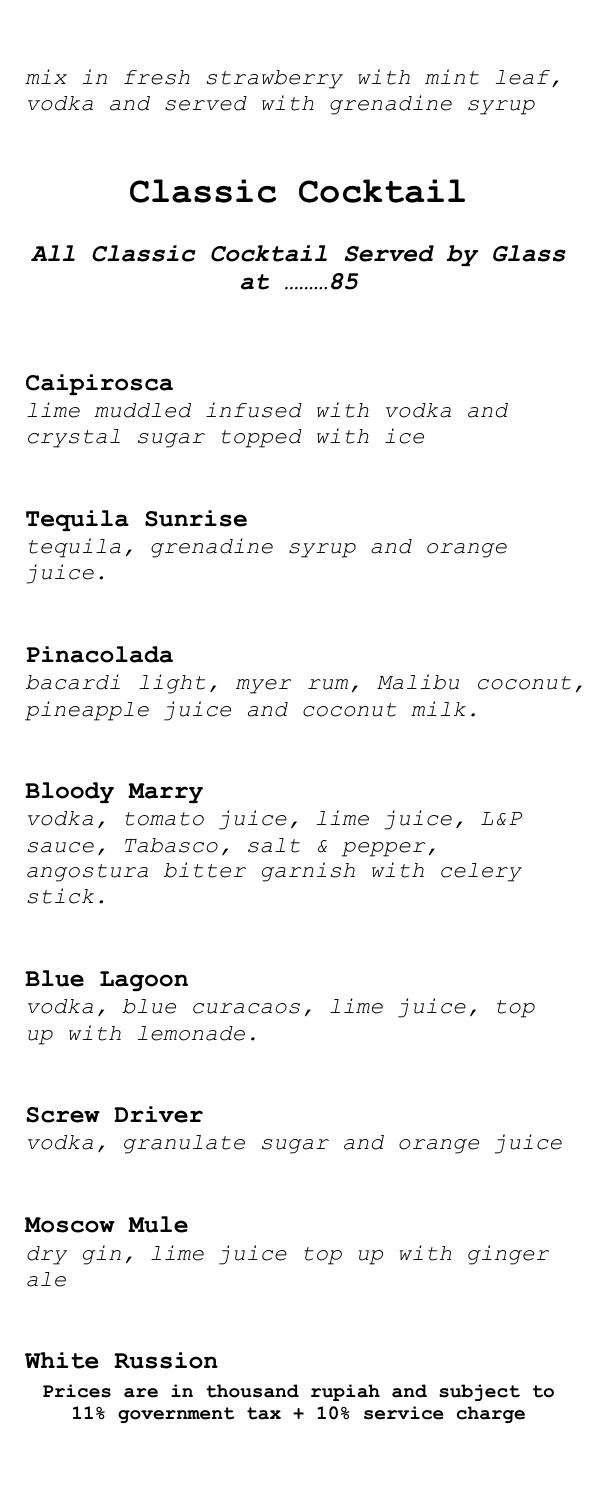*vodka, coffee liqueur and fresh milk*

## **G- String**

*vodka, crème de cacao brown and fresh milk*

## **Smooth and Refresher**

**Fresh Virgin Marry 35**

*a lovely fresh tomato juice pressed with celery stick, garlic and lime juice over crushed ice rim with salt*

## **Dreaming the gangsa 35**

*perfect blend of fresh mint leave crushed over ice with kiwi and pineapple to brighten up your day.*

## **Strawberry Lazy 35**

*healthy mix of yoghurt, fresh milk, fresh strawberry fruits and honey for a perfect day.*

## **Spicy Fruit 35**

*freshly blend of pineapple, mango and lime juice with a splash of ginger syrup* 

## **Popeye Smoothie 35**

*a famous combination of papaya and banana, blend with yoghurt in crystal ice and honey*

## **Mango, Apple and Mint Juice 35**

*well blending fresh mango, apple and mint leaves, splashing with grenadine*

## **Sanur Sunrise 35**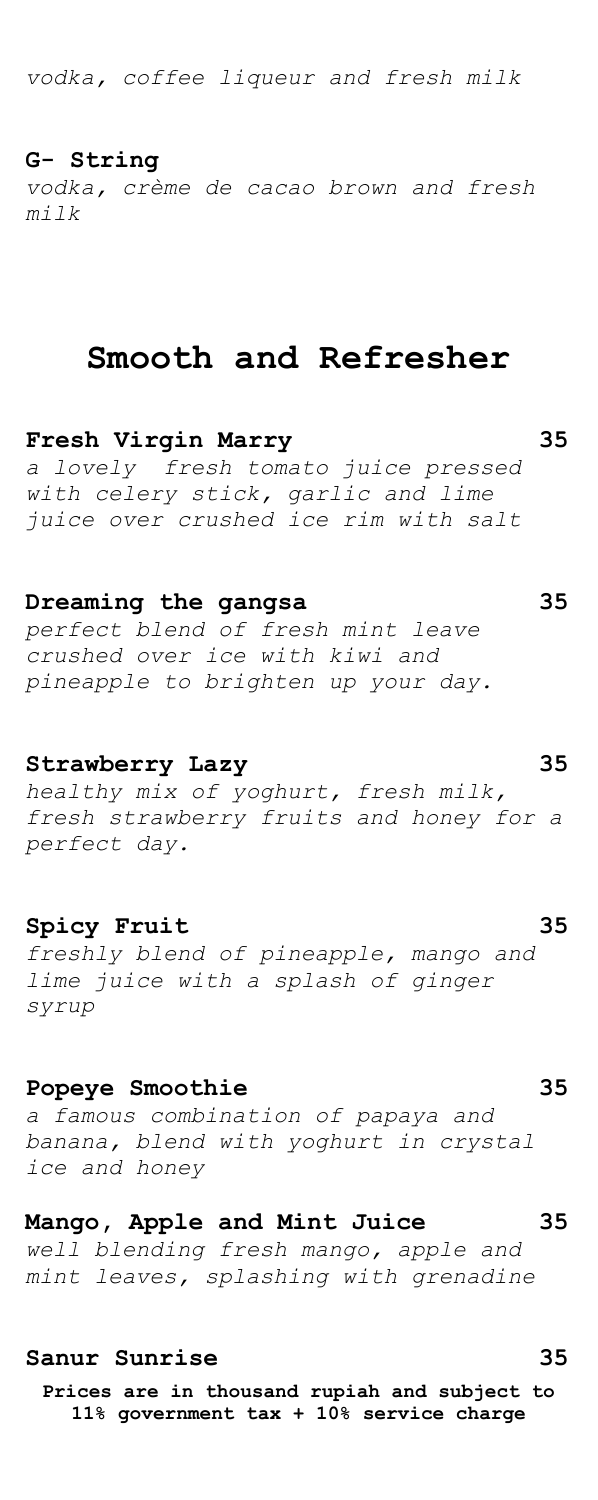*a perfect blending of pineapple, mixture with coconut milk and orange juice splash with grenadine syrup*

## **Simple Tropical 35**

*simply taste of tropical fruit with mango and banana, flavor with orange juice.* 

## **Fantastic Milky 55**

*choices of strawberry, chocolate or banana milk shake*

## **Tropical Fresh Fruit**

## **Juice**

*All Juices Served by Glass* 

*at……….….30*

| * orange     | * honeydew melon |
|--------------|------------------|
| * watermelon | * mango          |
| * apple      | * avocado        |
| * pineapple  | * mix juice      |

## *Young Coconut (Whole) at……….…….…….….35*

## **Soft Drink**

*All Soft Drink Served by Can at.…….……30*

| * sprite    |  | * fanta      |  |
|-------------|--|--------------|--|
| * coca-cola |  | * ginger ale |  |
| * diet coke |  |              |  |

# **Sparkling Water**

| San Pellegrino 250 ml | 55 |
|-----------------------|----|
| Perrier 330 ml        | 55 |
| Equil 380 ml          | 40 |

# **Hot Coffee and Hot Chocolate**

| Civet Coffee (Kopi Luwak) | 135 |
|---------------------------|-----|
| Single Espresso           | 25  |
| Double Espresso           | 40  |
| Bali Coffee               | 30  |
| <b>Black Coffee</b>       | 30. |